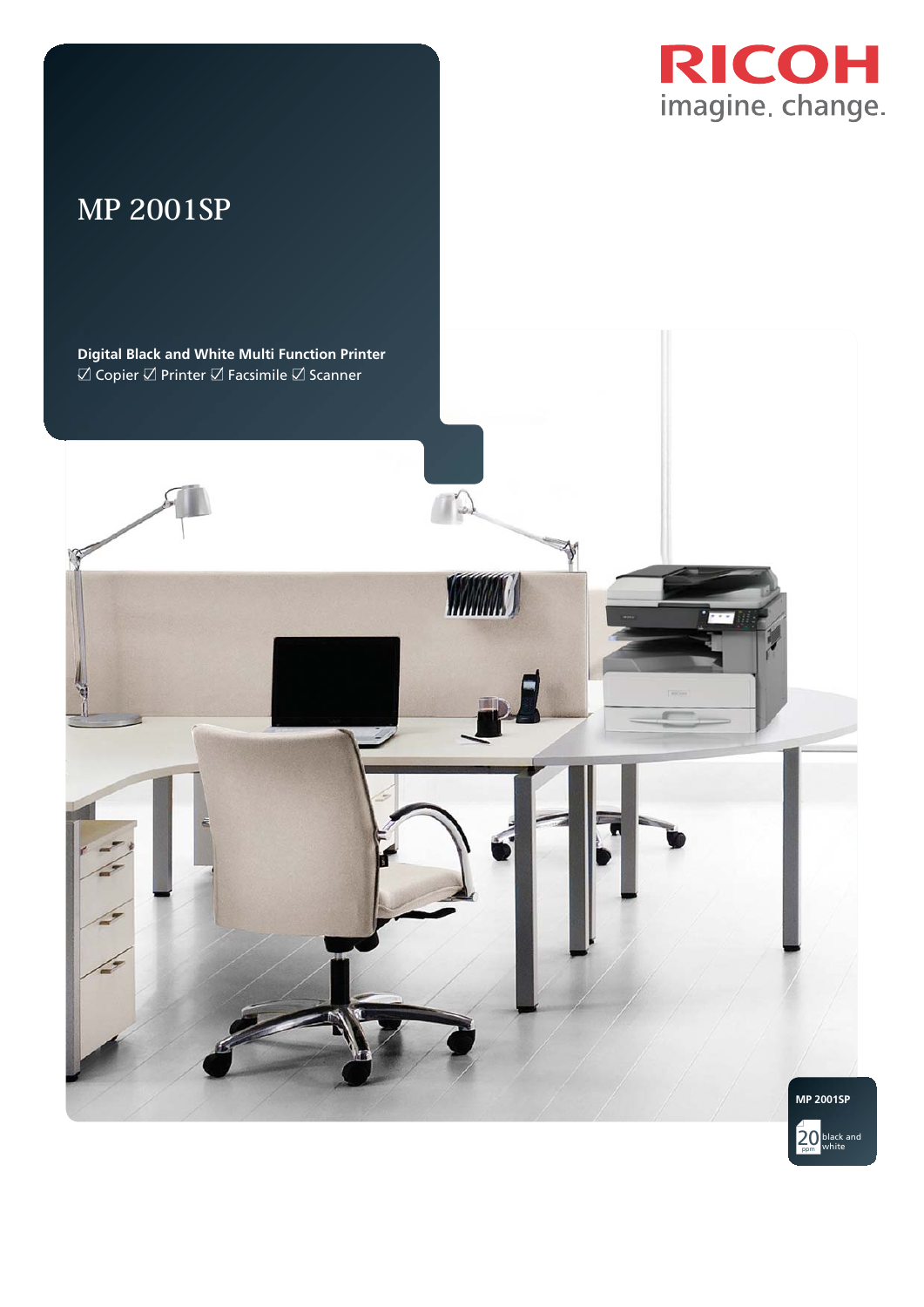# **Solutions-ready MFDs for growing businesses and enterprise workgroups.**

The MP 2001SP is a versatile A3 mono MFD for busy workgroups. Packed with class-leading features, it offers impressive productivity and low running costs. A colour scanner, automatic two-sided printing and user code come as standard. And, for ease of use, there's an intuitive colour touchscreen. A GWNX controller and optional HDD add everything from secure print to solutions integration. On its own or in a managed fleet, this MFD gives you the flexibility to transform document processes. Now or in the future as your needs change.

## **Fast and productive**

The MP 2001SP gets through work fast. With a print speed of up to 20 ppm, large jobs are finished quickly. And a first page out in 6 seconds saves you from waiting. Colour scanning extends the productivity benefits to digital workflows.





### **Easy to use and compact**

Clever design maximises efficiency. A touchscreen gives fast, one-touch access to MFD functions and personalised workflows. Front access and remote management capabilities enable problems to be resolved quickly. And a space-saving cube design lets you position MFDs where they are needed.

## **Economical and efficient**

The MP 2001SP is economical in every way. A low Total Energy Consumption rating keeps electricity bills low and automatic two-sided printing saves paper. Further savings come from user quotas and secure printing. An eco-screen encourages good practice by keeping track of paper savings.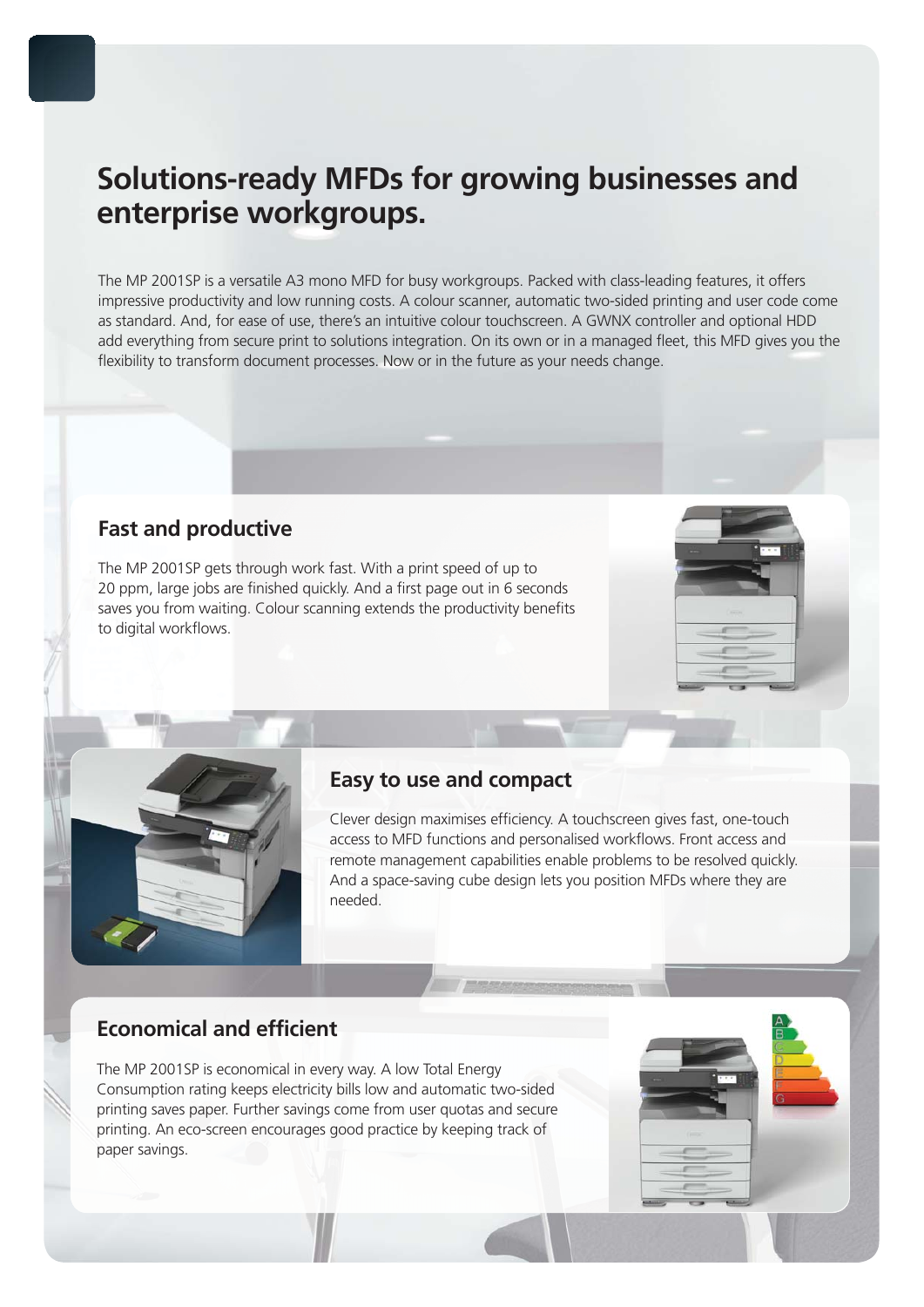# **Product features**

# **Colour touchscreen**

The 4.3 inch colour touchscreen gives fast access to key features. It is tiltable and customisable with your company logo and your own choice of icons. Or personalise it for each user. An integrated SD/USB slot enables PC-free printing from removable storage devices with an optional HDD installed.





## **GWNX controller**

The solutions-ready GWNX controller brings high-end functionality to the MP 2001SP. Integrate it with embedded and server-based solutions to streamline processes and improve device management. Or raise productivity by applying the same interface to every MFD on your network.

# **Enhanced features with optional HDD**

Get more from your investment with the optional hard disk. Use it for secure printing. To personalise the home screen for each user. Or to preview files when printing from USB storage devices. HDD encryption and overwrite guarantee data security.





### **Colour scanner**

The colour scanner lets you improve document processes. Scan to email, folder or USB. Or to PDF-A for archiving. Scan previews provide reassurance that a document is scanned correctly.